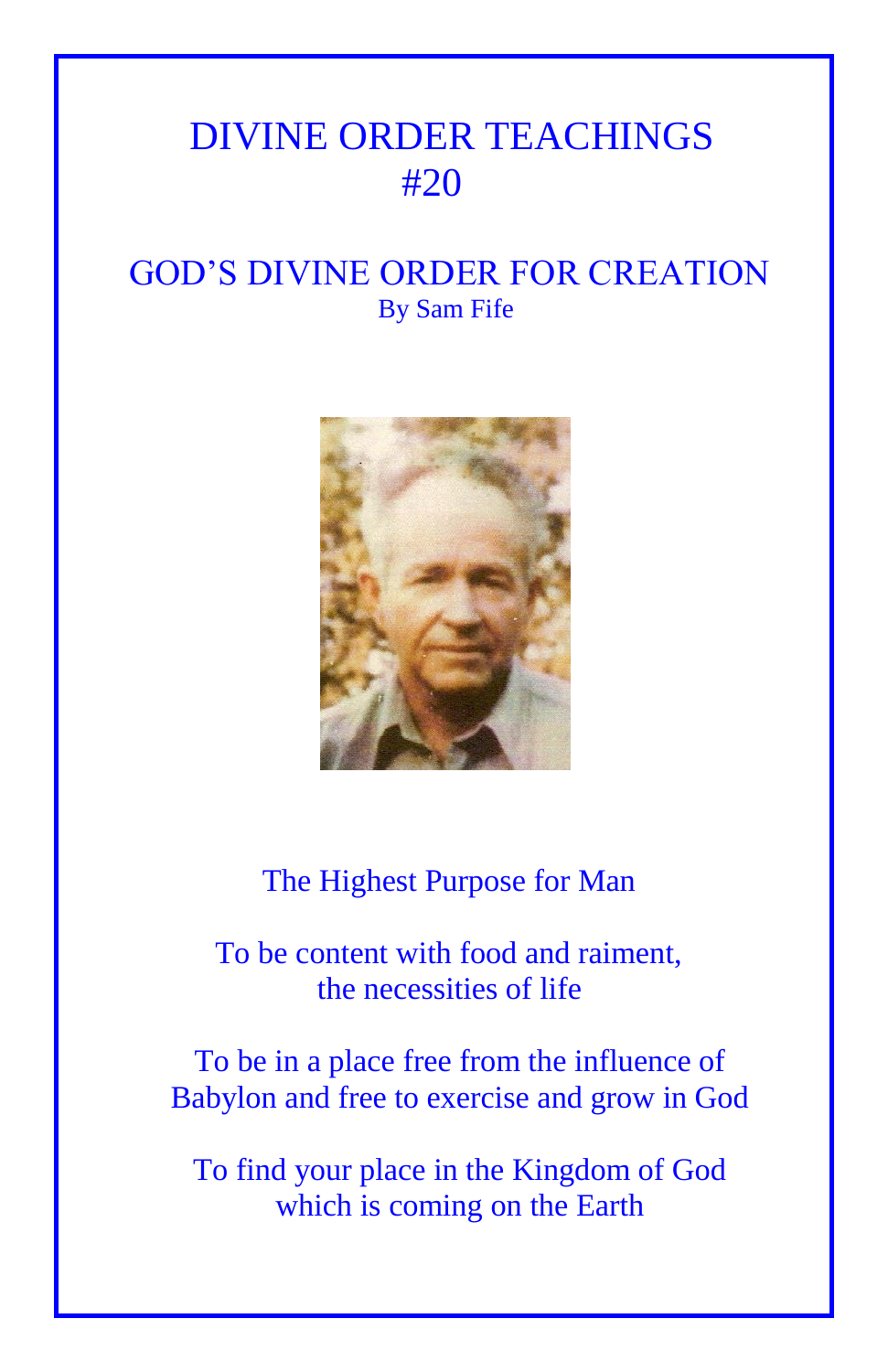**1Co 11:1** Be ye followers of me, even as I also *am* of Christ. 2 Now I praise you, brethren, that ye remember me in all things, and keep the ordinances, as I delivered *them* to you. 3 But I would have you know, that the head of every man is Christ; and the head of the woman *is* the man; and the head of Christ *is* God. 4 Every man praying or prophesying, having *his* head covered, dishonoreth his head. 5 But every woman that prayeth or prophesieth with *her* head uncovered dishonoreth her head: for that is even all one as if she were shaven. 6 For if the woman be not covered, let her also be shorn: but if it be a shame for a woman to be shorn or shaven, let her be covered. 7 For a man indeed ought not to cover *his* head, forasmuch as he is the image and glory of God: but the woman is the glory of the man. 8 For the man is not of the woman; but the woman of the man. 9 Neither was the man created for the woman; but the woman for the man. 10 For this cause ought the woman to have power on *her* head because of the angels. 11 Nevertheless neither is the man without the woman, neither the woman without the man, in the Lord. 12 For as the woman *is* of the man, even so *is* the man also by the woman; but all things of God.

 Here in verse three of the eleventh chapter of 1 Corinthians, we have the statement, by the Spirit of God, of God's Divine Order for His whole Creation. As He says: "The head of every man is Christ; and the head of the woman is the man; and the head of Christ is God." Some time back, we published an article in our publication, THE WORD, titled, "Who is The Head? - taken from these Scriptures. In this article, we sought to point our to God's people that the immediate head of the Bride of Christ, here on earth, is Her Husband Ministry; the Spiritual Man that God had raised up to give Her Seed, the Word of God, that can bring forth the Life of Christ from within Her. This in no wise denies, of course, that Christ and God are the ultimate Head; but only points out what the Scriptures here teach: that God has provided an immediate Head for the Woman – Her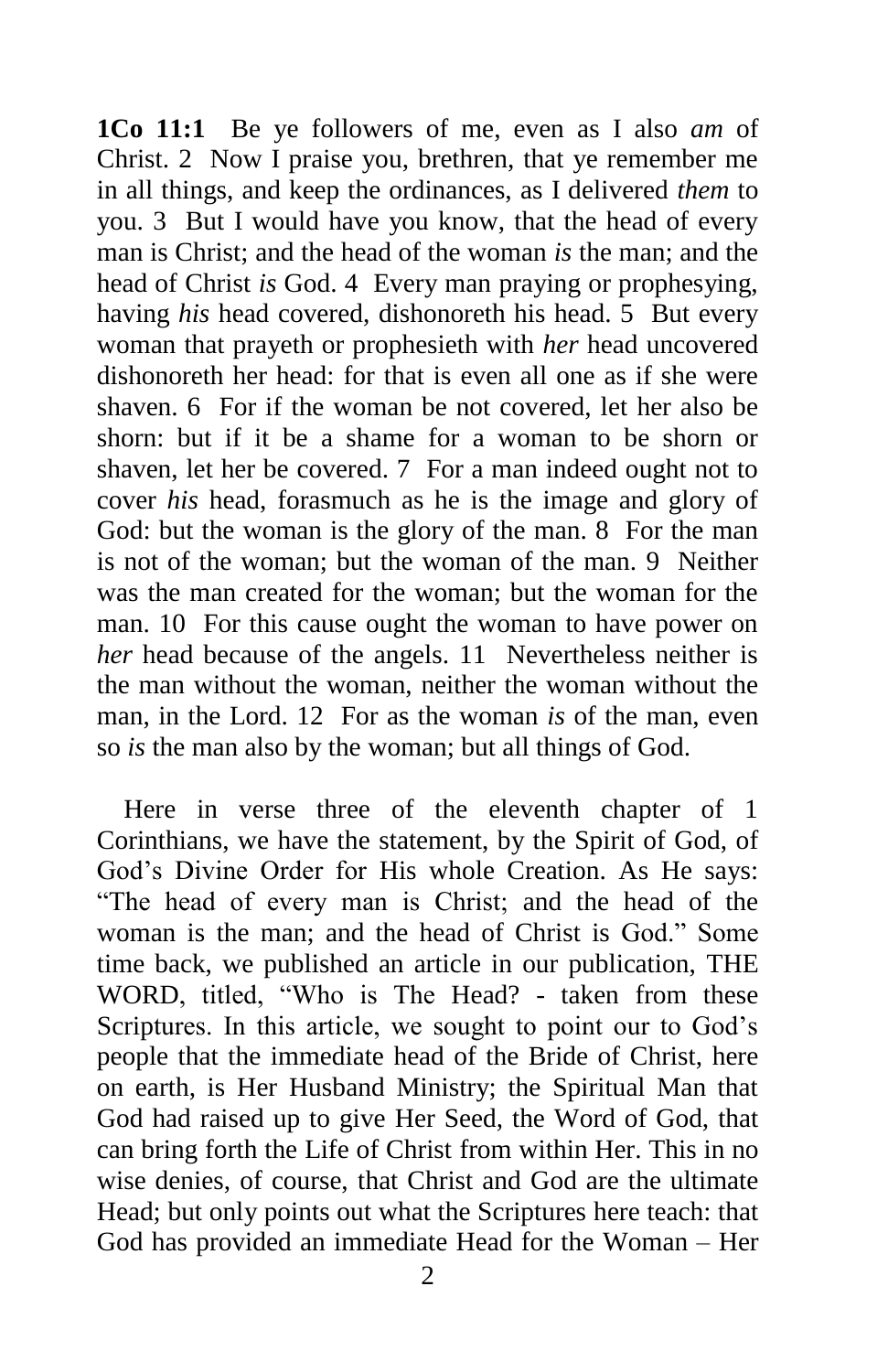Husband Ministry, who is the channel through which the ultimate Headship of Christ in God is manifested, until She comes to that point where She can come into perfect union with Him.

 This created quite a controversy, as some precious Saints immediately rose up and affirmed that there is only one Head, Christ, and that they would not hear of there being any other. Those who proclaim this, however, have not made a careful study of the third verse of 1 Corinthians, Chapter Eleven. For it clearly proclaims that in the order of God's Divine Creation, there are three Heads that stand above the Woman; and those three Heads are the Man, Christ, and God: for it says clearly that the Head of the Woman is the Man, and the Head of the Man is Christ, and the Head of Christ is God. Therefore, it is easy to see that the Bible here proclaims that there is one Head that stands between the Woman and Christ; and that there are two Heads that stand between the Woman and God: the Man, and Christ. Any idea that those who are in the Woman, the Bride Congregation, can bypass the Head that the Word of God puts over Her and go directly to Christ without being under the covering of Her Husband Ministry, is just as unscriptural as the idea that She could bypass both Heads that the Scripture puts over Her, and go directly to God the Father, without going through Christ. For the Scripture clearly says that the Head of the Woman is the Man, and the Head of the Man is Christ. It does not say the Head of the Woman, the Church, is Christ; it says the Head of the Woman is the Man, and the Head of the Man is Christ; and the Head of Christ is God. Therefore, since the Scripture clearly states here that the Head of the Woman is the Man, and does not, in any way, say the Head of the Woman is Christ: the statement of those Christians who are still in the Woman realm, and who have not been

brought forth by the Spirit into the Ministry - that the Head is Christ - is clearly contrary to the statement, Scripturally, of 1 Cor. 11:3.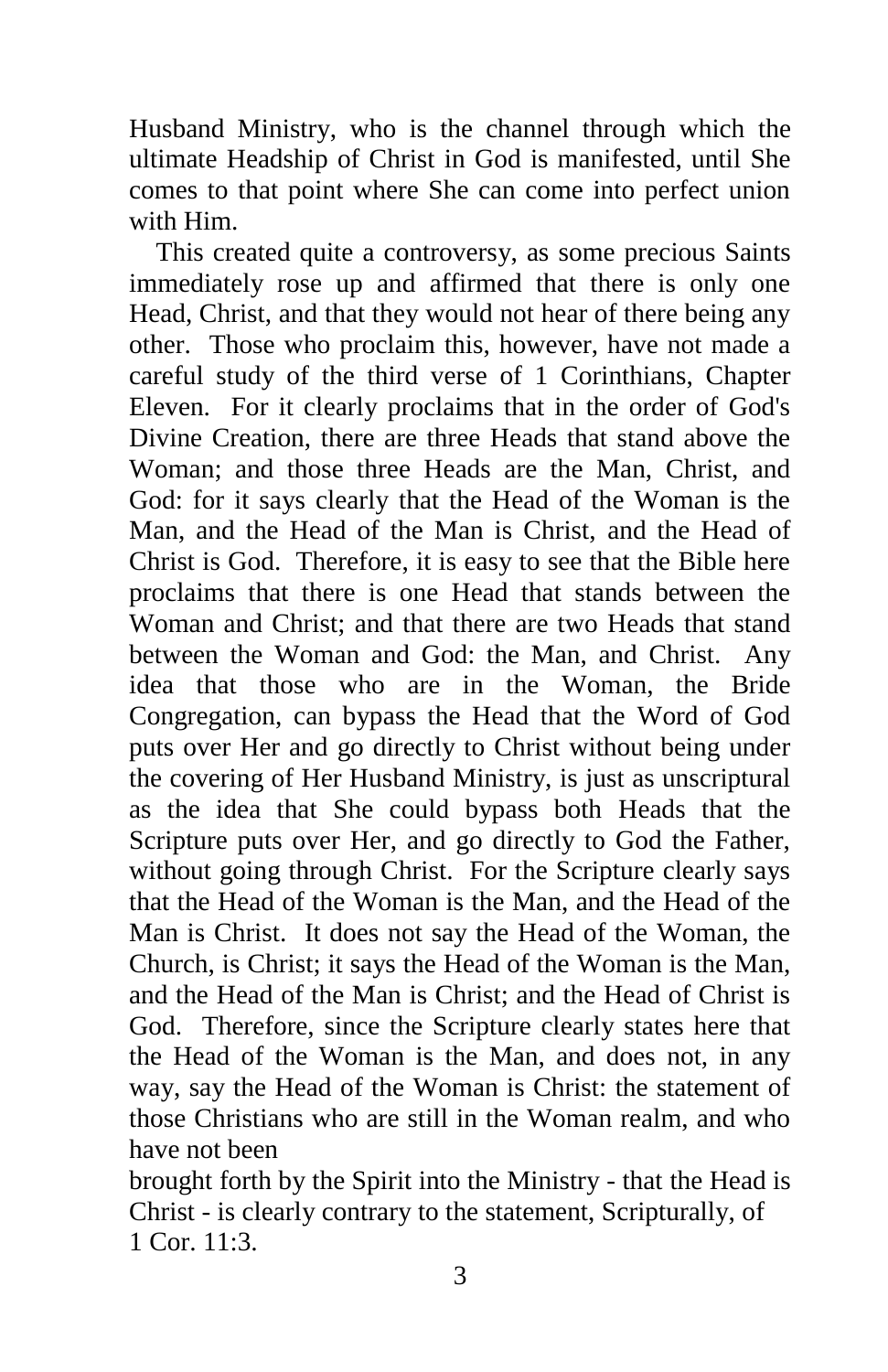Now lest someone fears that we are trying to take away the Headship of Christ completely from the Woman, let us quickly say that we understand that the Scripture denotes here that when the Woman is under the covering of Her Husband Ministry, then through Her Husband Ministry, She is under the Headship of Christ. Therefore, in that Divine Order of God, Christ is Her Head, as well as God. But for the Woman, the Bride congregation, to seek to mount up into union with Christ, or God, without doing so through this Divine Order that the Word of God reveals is established by God, Himself - is to make the same mistake that Eve made long ago, when she came out from under the covering of her husband Adam whom God provided for her; and be as God, without doing so under the actual covering of the greater Anointing of her husband, Adam. It is understandable, because the Church has been down in captivity to Babylon, and the revelation of God's Divine Order for His Church and for His whole Creation has been hidden from the eyes of God's people; that the Woman, the Church, has been given the idea that Her only Head is Christ; because of this, She has been vainly trying to come into union with Him, without first coming into union with the Husband God has provided for Her in Her Husband Ministry. But now we are living in the hour of the restoration of all things, and of the reestablishing of God's Divine Order for the Family of God, and it is for this reason that the real Truth is being revealed in this hour that all things might be brought into Order.

 Therefore, in order that those who would know the Truth might be brought into a clearer understanding of these things, we would like to unfold for you, clearly, the beautiful mysteries that are here, in I Corinthians**,** Chapter Eleven. In the first place, in order to understand them, you need to understand that in all Paul says in this chapter he is in no wise referring to the natural man and woman, in any manner whatsoever. Paul clearly understood, and taught, the great Truth that everyone and everything in the first creation was crucified on the cross with Jesus and no longer existed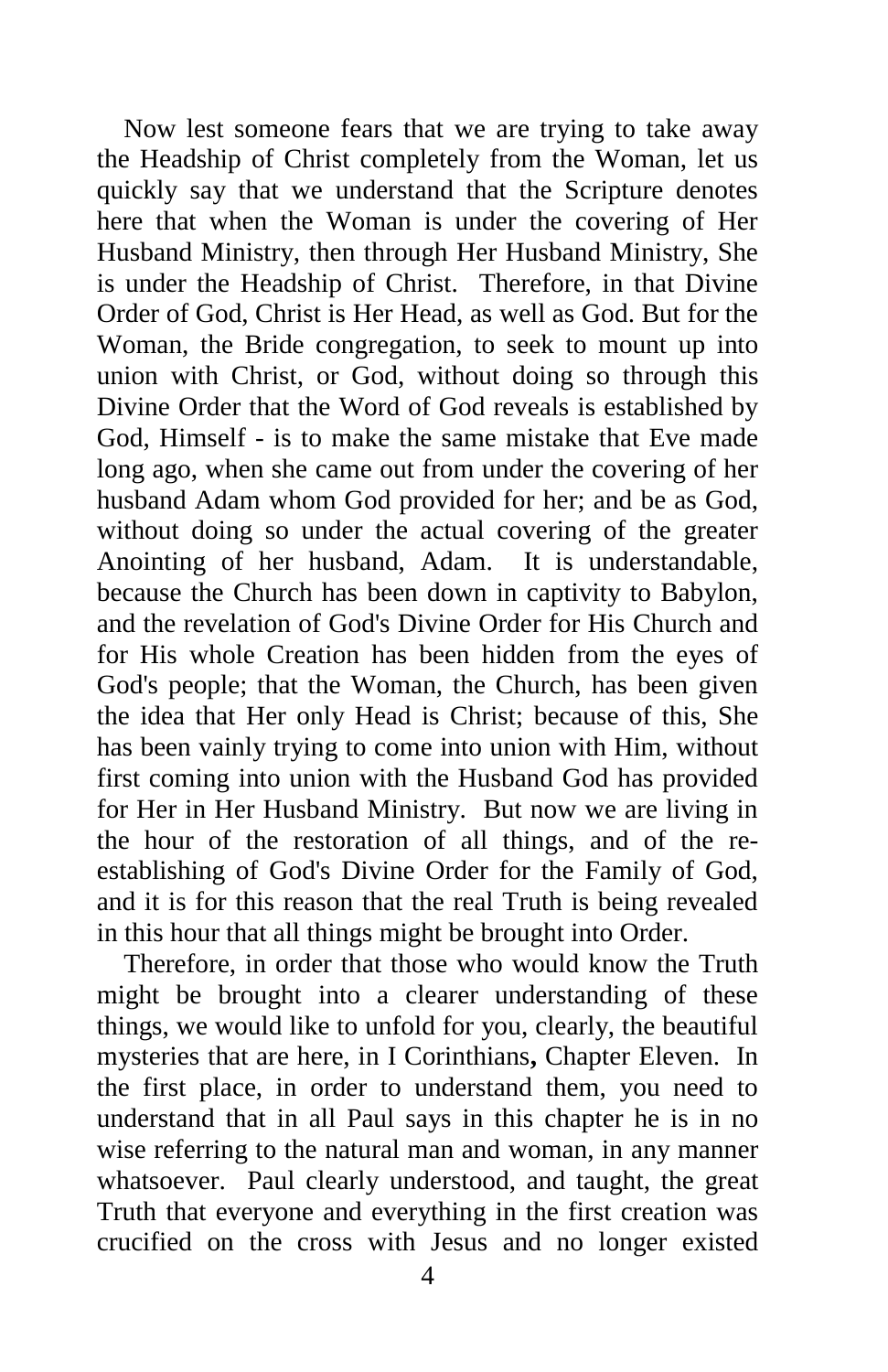before God, both natural man and natural woman; and that in the New Testament dispensation, God is dealing only with a many-membered Spiritual Woman, the Bride Congregation, and a many-membered Spiritual Man, her Husband Ministry. Therefore, he was speaking only of this Woman and this Man, who are the Man and Woman of the New Creation.

 Now if one will honestly study the third verse of this chapter - forgetting all of his past traditions and seeking only what the Scripture itself says - he will discover that this Scripture reveals that there are four levels of Life in God's New Creation: Woman, Man, Christ, and God. He will also discover that the Scripture reveals that each level has a Head over it: as it says, "The Head of the Woman is the Man; (since, of course, the natural man has already been crucified in Christ, this could only refer to the Spiritual Man, the Husband Ministry) the Head of the Man is Christ; and the Head of Christ is God." This reveals God's Divine Order for Creation. And when we say, "God's Divine Order for Creation, we don't just mean God's Divine Order for the Creation's existence, but we mean God's Divine Order for the creation of New Life. For what the Bible reveals here, is that each level of Life, from the lower Woman level, right up to God, in submitting to its Head - not that its Head might rule over it, but that it might receive a ministration of life from its Head - then loses its lower, weaker level of Life; takes on the Life of its Head, and moves up into the Life of its Head. Therefore, as the Woman - those being in the Bride Congregation who, at the point where they come into Christ, are still moving in the Woman-flesh level - submits to Her Head - Her Husband Ministry - and loses Her weak, womanly characteristics, and is brought forth into the Ministry Herself: then, as a part of the Ministry, She has come forth in the Spiritual Man. Furthermore as the Ministry submits itself to its Head, Christ, it too loses the lower level of only Spiritual Man-Life; and grows up to the stature of Christ, and gets ready to go forth as the manifested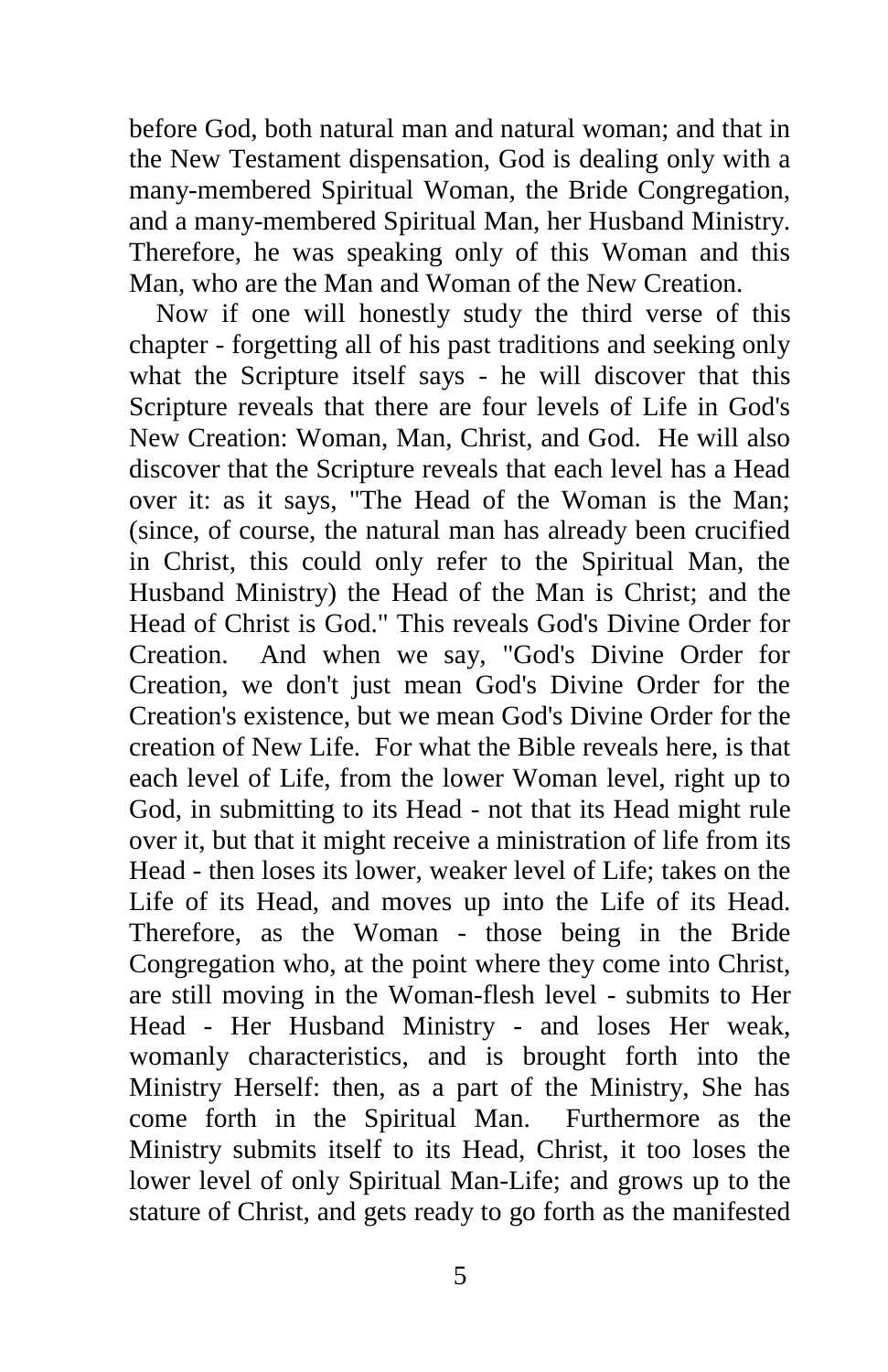Sons of God; having taken on the very Life of a full-grown, matured Son of God, the Christ.

Then as Jesus - as the Christ long ago, submitted Himself to His Head, the Father, and therefore laid down His Christ-Life and Christ-Nature, and rose again in the incorruptible Nature of Father God - the Ministry, in these last days, having come forth in the Life of Christ and gone forth as the manifested Sons of God, will then submit themselves to their Head, God, and even lose the lower Life of the Christ Nature - represented by silver in the Scriptures, and take on the eternal, incorruptible Life of Father God - represented by gold. So that in the end, the three lower levels of Life: Woman, Man, and Christ, shall be dissolved up; and God shall be All in All.

 This is the great mystery that Paul was speaking of in Ephesians Five when he uses a whole chapter of Scripture to discuss the relationship between a man and his wife, and in the end, says, "This is a great mystery. But I am speaking concerning Christ and His church." Now the Apostle Paul was devoting this whole portion of his letter to the Corinthian Church, who was his Spiritual, many-membered Bride; to try to get this Truth over to Her. If you study very carefully verses two through twelve of I Corinthians eleven, you will find that in their context they refer to Paul's statement, in verse one, when he said to the Corinthian Church, "Be ye followers of me, even as I also am of Christ." The key to all that he says here is in his words: even as I am of Christ.

 In order to understand that, you need to understand his words in verse eight, where he says, "For the man is not of the woman; but the woman of the man." Here, Paul is referring back to the time when God brought forth the first Adam and his wife, Eve. Paul knew that the order in which God brought forth the first Adam and his bride, Eve, was a type of God's Divine Order for the second Adam, Christ, and His Spiritual Bride, the Church. Therefore, Paul here reminds us that when God brought forth the first Adam and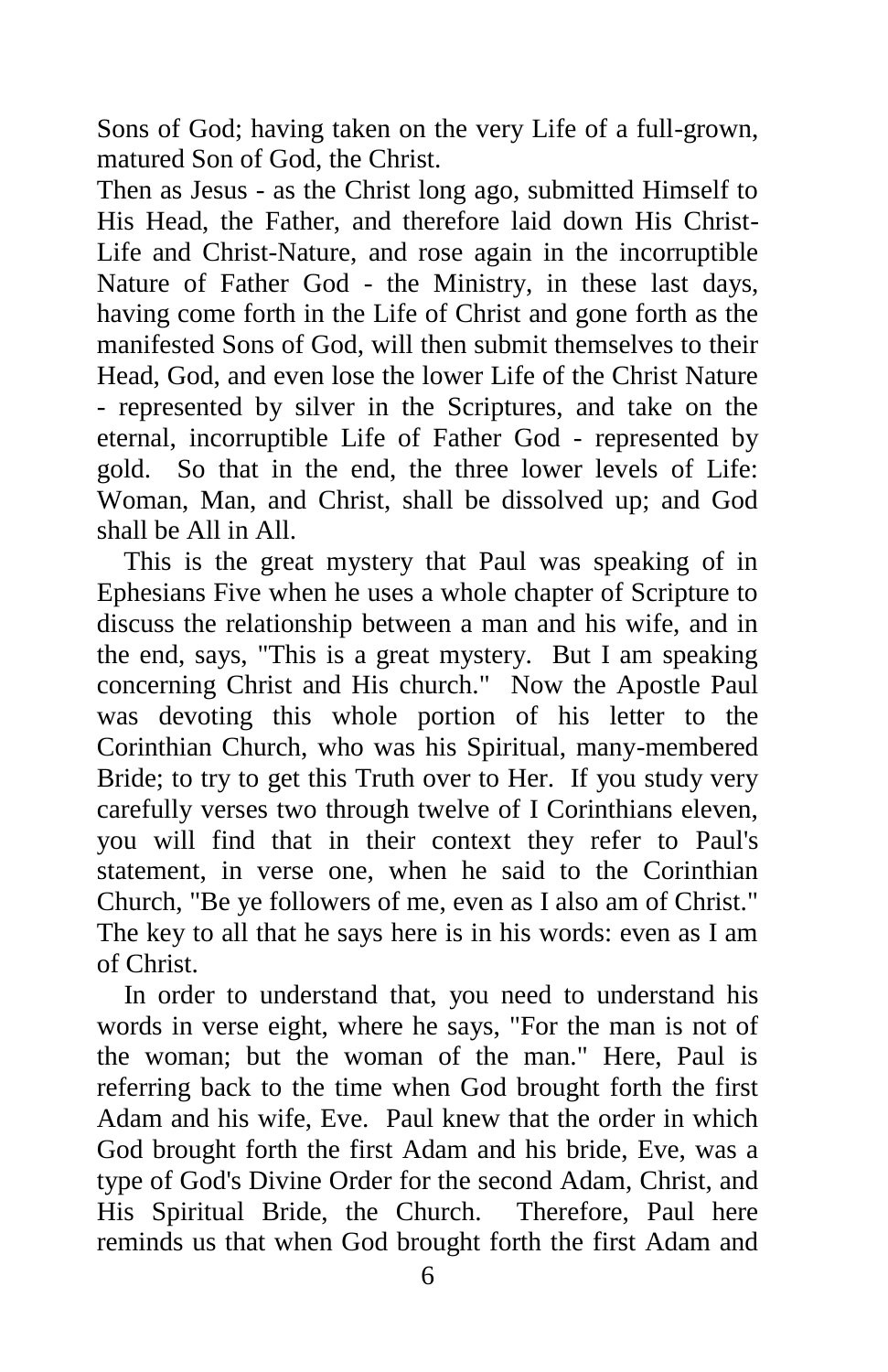his wife, Eve was of the man. For in Genesis the Scripture clearly states that Adam was brought out of God; and that Eve, the woman, was brought out of Adam. Therefore, Eve, the woman, was not of God; she was of Adam; but Adam, her husband, the man, was of God. Therefore, it was her husband, Adam, who was under the covering of God - God was his Head; on the other hand Adam was Eve's head, as she was not under the covering of God, but was under the covering of her husband, Adam, who was her head. Thus, as Paul clearly states: "Adam (the man) was not of the woman; but Eve (the woman) was of Adam (the man); and Adam (the man) was of God: therefore all things were of God, as Paul says.

 God's Divine purpose and Order for Eve was that she submit herself to her head, Adam and through him receive the seed which contained the Life of God that was channeled through him so that it might be propagated through her out into the world. But in seeking to by-pass her husband and attain to knowledge of Life without being under his covering and the judgment of his greater Anointing she was deceived by the angel of Light, Lucifer; and therefore instead of receiving a seed which would propagate the Life of God through her into the earth, she received spiritual seed - false doctrines and false knowledge -from Lucifer, the angel of light, which made her a channel to propagate the life of Satan into this earth, instead of the Life of God. Now at that time, the Bible reveals that there were only three levels of Life, in God's Creation: God, man (Adam), and the woman (Eve). For at that time there had been no fall, and no curse, and there was no necessity for Christ to enter in as a redeemer.

 But in I Corinthians 11:3, we find the Bible reveals that in the New Creation, there are four levels of Life: God, Christ, Man, and the Woman. This is because, when the fall came, it was necessary for Christ to enter in as the Head over the Man, and be inserted as the Redeemer to bring Man back under the Headship of God, so that in the end, God might be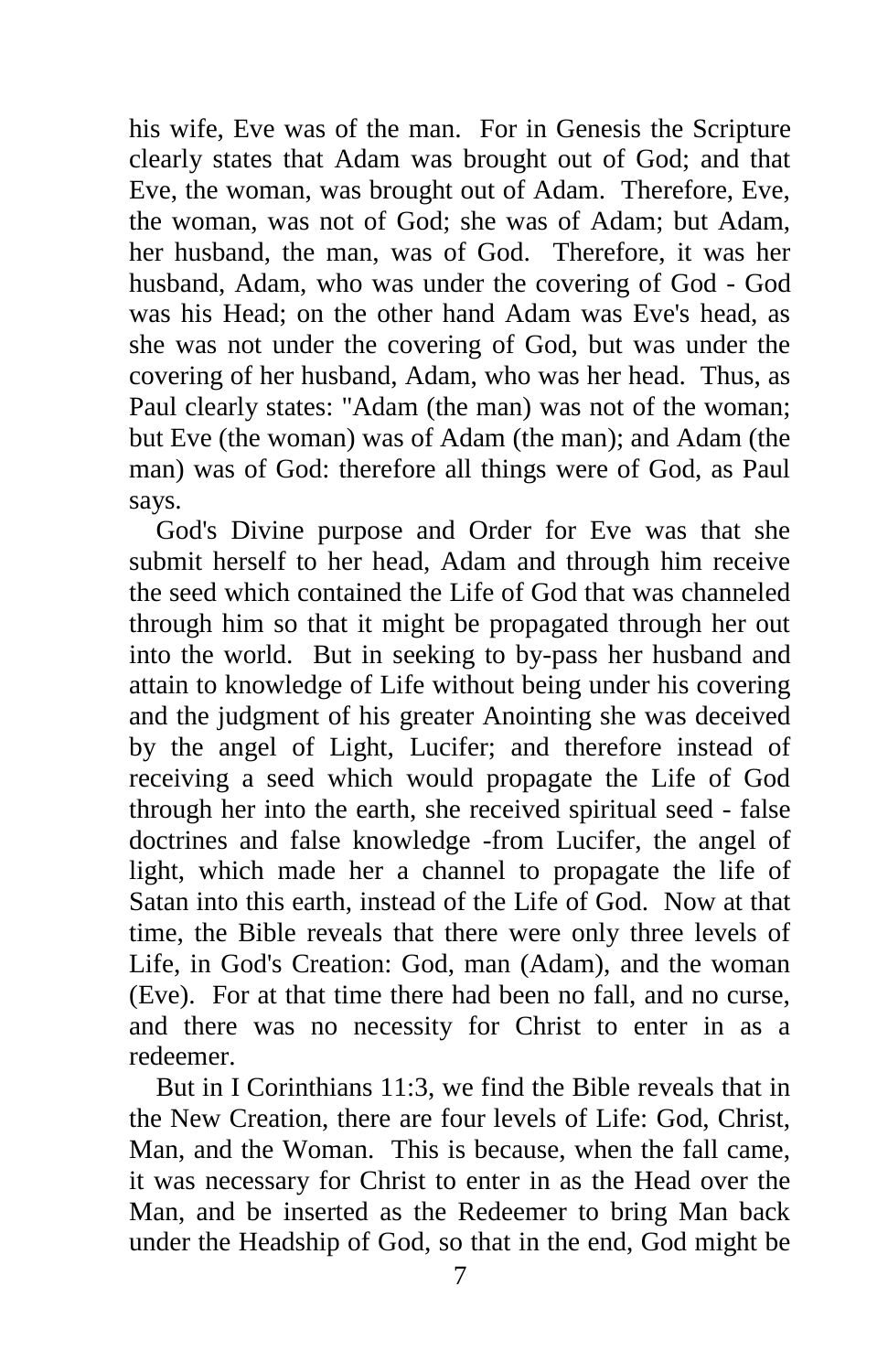All in All. And so we find that in the New Testament age and in the New Creation, there are four levels of Life: God, Christ, Man (the Spiritual Man-Husband Ministry), and the Woman, the Bride Congregation. For we find that in the bringing of this New Creation into being, God followed the same Order as He did in the old. Out of God came Christ; and out of Christ came the Apostolic Ministry, of which all the other four ministries are a part; and out of the Apostolic Ministry came the Woman, the Church. Therefore, Christ is of God; the Husband Ministry is of Christ; and the Woman, the Church, is of the Man, the Husband Ministry.

 Now if we study the Scriptures carefully, we find that this is absolutely the Order in which God brought the New Creation into being. For we find that Christ Jesus, born of a virgin, conceived by the Spirit of God; came out of God. But then, Jesus did not walk out into the world and bring forth the Church out of Himself. He brought forth twelve Apostles - a Husband Ministry was birthed out of Him - and then that Husband, the Apostolic Ministry, went forth in the earth and the Woman, the Church, came out of that Man the Husband Ministry. So we see that Christ is of God; and the Man, the Apostolic Husband Ministry, is of Christ; and the Woman, the Bride Church, is of the Man, the Apostolic Ministry.

 Therefore, since Christ came out of God, God is His Head; and since the Apostolic, Husband Ministry came out of Christ, Christ is their Head: and since the Woman, the Church, came out of the Apostolic Husband Ministry, the Apostolic Husband Ministry is the Woman's Head. But through the Ministry, Christ is the Woman's Head; and through Christ, God is the Ministry's Head; therefore, in the end, **ALL THINGS ARE OF GOD.**

 Knowing this great Truth, the Apostle Paul could therefore say to the Bride Church in Corinth, "Be ye followers of me, even as I also am of Christ." Knowing that he was an Apostle, he knew that he came out of Christ; consequently, he referred to himself as being of Christ. Knowing that the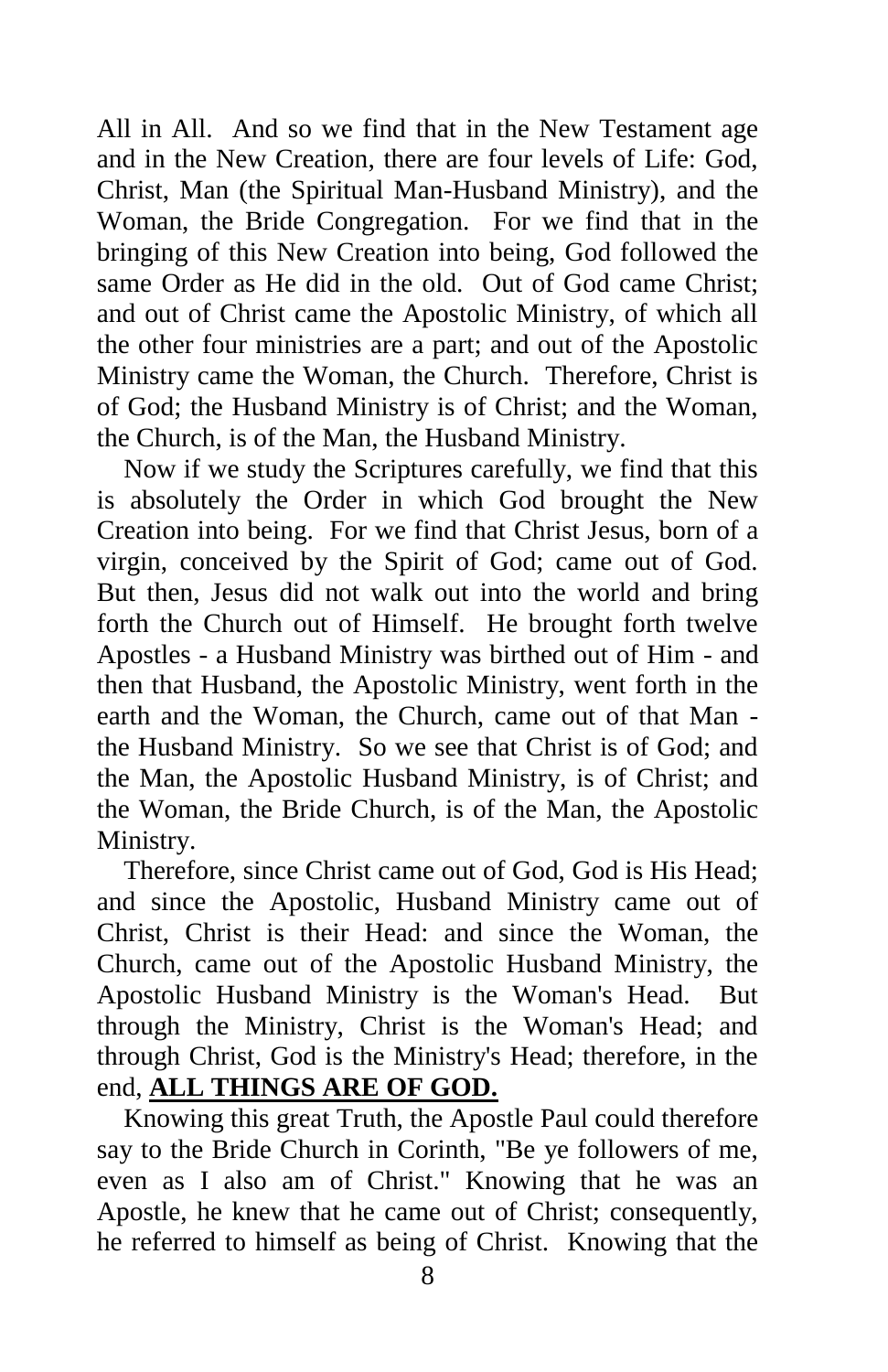Bride Church at Corinth came out of him, he could say to them, "Be ye followers who are of me," and try to get over to them the Truth that he, the Apostolic Ministry, was their Head.

 When one is honest with the Scripture, he realizes that this is so, for the Bride Church at Corinth literally came out of the Apostle Paul's side, even as he came out of Christ. For before Paul trudged into the city of Corinth, singing in his heart, "How beautiful on the mountains are the feet of them that bringeth glad tidings," there was no such thing as a Church in Corinth; and there was no such thing as a Woman Congregation in Corinth. But a little Apostle trudged into that city, with seed in his side, and through his prayer and travail and ministration of that seed, the Woman Church at Corinth was brought right out of his side and into being, just as Eve was brought out of Adam's side. Therefore, certainly he was its Head -- its immediate Head. But Paul was having the same problem with the Church at Corinth that many of God's Ministry have with the churches they have birthed out of their side-because Her Spiritual gifts had begun to come forth in her, and as he says in the first chapter of his letter, She came behind in no gift. She did not realize that gifts were still in the Woman realm, and that She had not yet come forth in the Man realm. Many of Her members had decided that they did not need to be under Paul's covering any longer -- that She was fully capable, like Eve of long ago, of hearing from the Spirit of God Herself, without being under the covering and the greater Anointing of Her Husband Ministry, Paul. She, too, had decided that She could bypass Paul completely, go straight to Christ, and receive everything She needed through the Spirit from Him, without being deceived. She was in danger of being deceived by a false angel of light, just as Eve was long ago. Therefore, seeking to bring Her back under his covering, Paul sought to teach Her these great Truths concerning the true Divine Order for God's creation-which we have shared with you in this article-and to remind Her that She did not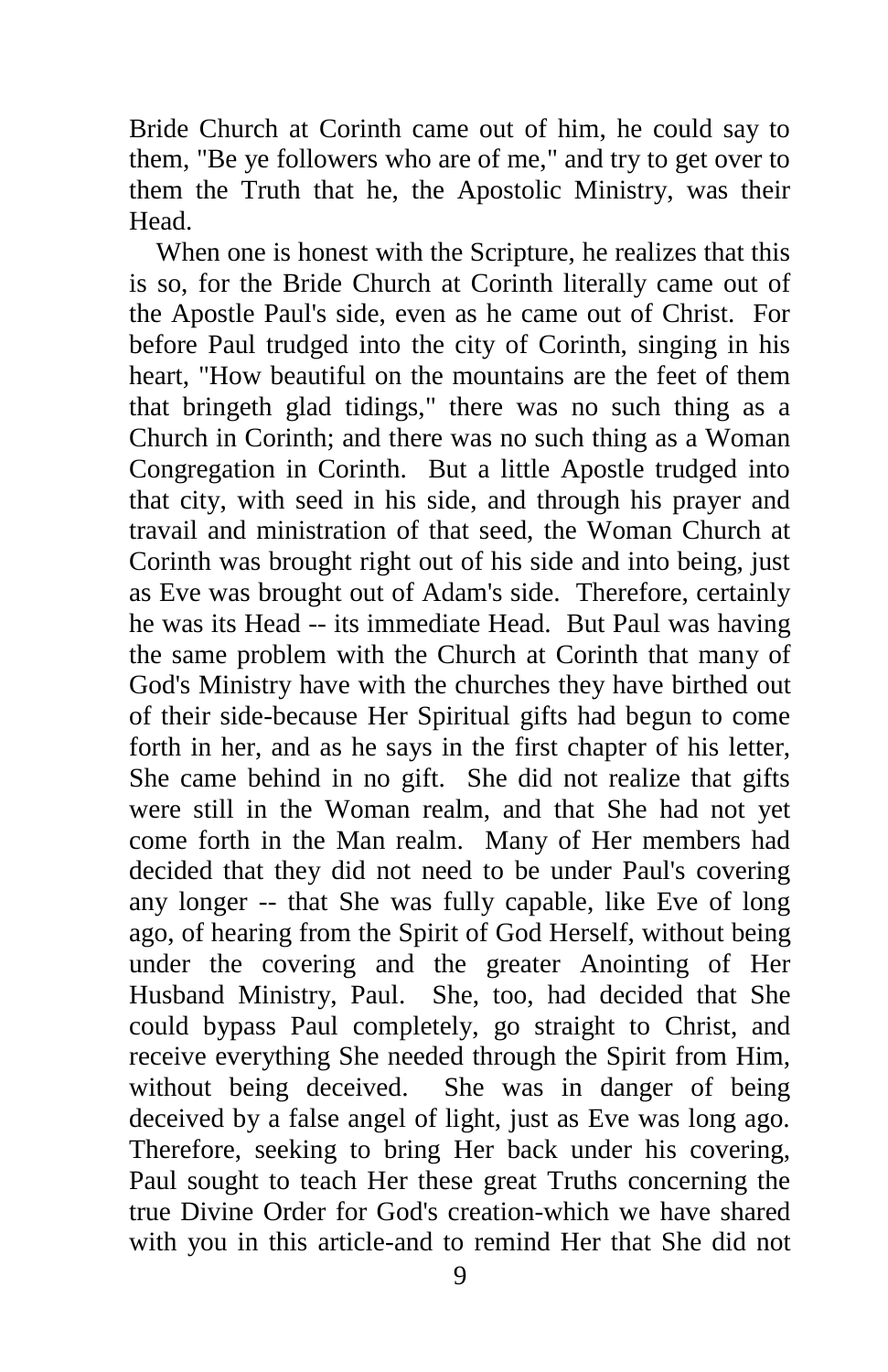come out of Christ; She came Out of him. Thus he said to Her. "Be ye followers which are of me, even as I, also, am of Christ."

 In the second verse, Paul told Her that he praised Her that She kept the rituals and the ordinances that he had taught Her-of baptizing people, and keeping the communion service-and so forth; he rejoiced that She remembered him, and sent him an offering once in a while. But then, in the third verse, he sought to bring Her to a deeper understanding of the mystery of God's Divine Order for creating Life, as he said to Her, "But I would have you to know the real Truth, that the head of every Man (the Ministry) is Christ; and the Head of the Woman is the Man, and the Head of Christ is God." He went on to explain that when the Woman, the Church, was praying or prophesying, She should have her head covered, and that She should have Her power on Her head because of the angels. When he said this, he was in no wise referring to the interpretation preachers give to this Scripture today: that when a woman goes to church, she should be wearing a hat over her head; or that she must have a little white covering over her head when she prays or prophesies as the precious Mennonite folk teach their women. Neither was he referring to the natural woman at all.

 He was saying that the Spiritual Woman, the Bride Congregation, when She is praying or prophesying should be under the covering of Her Head, Her Husband Ministry, and of His greater Anointing; because of the angels - since there are still false angels of light, fallen angels, today who are waiting, hovering over the Woman, the Bride Congregation, to deceive Her, as Lucifer deceived Eve long ago. They want to bring Her under their covering, instead of the covering of Her Husband Ministry, and to cause Her to begin prophesying under a false spirit, praying for things that are out of the will of God for her, under the leadership of a false spirit.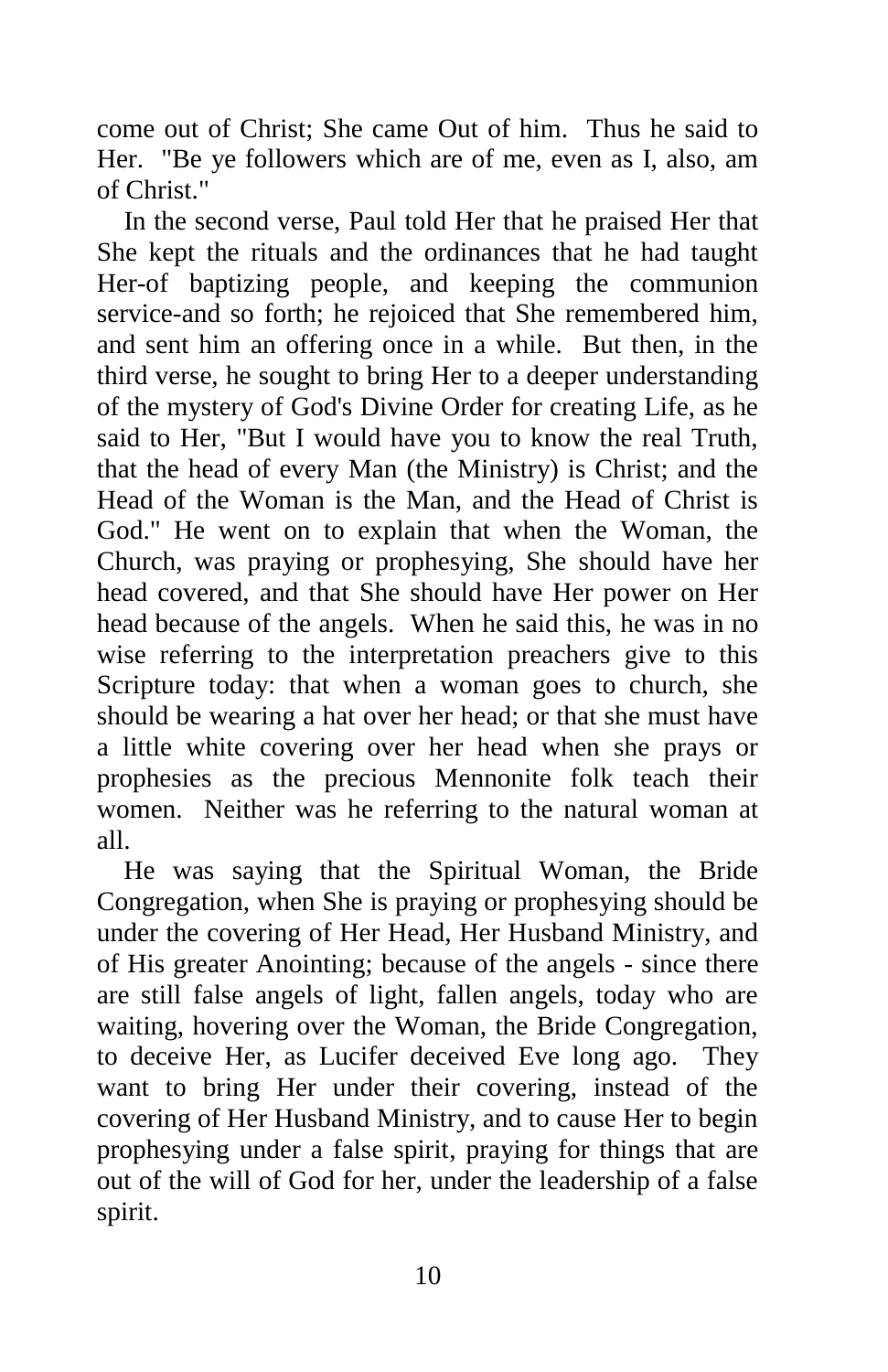In verse four, Paul goes on to say, "Every man praying or prophesying, having his head covered, dishonoureth his head." And again, we must say here that Paul is in no wise referring to a natural man, but he is referring to the Spiritual Man, the many -membered Ministry; and to the fact that when He is prophesying, praying, or ministering a Word of Truth, His Head should not be covered by any earthly organization or denomination. For Paul says He is the image and glory of Christ and of God. Paul was saying this out of his

knowledge of the fact that when Adam was brought forth out of God, there was nothing in this world-no organization, no denomination, no official office or authority-that was to hover over his Head between him and God. For he was brought forth out of God, and was to manifest the Life of God, and be the image and glory of God; therefore, his Head was to be uncovered at all times so that the glory of God might shine forth through him. Even so it is with the Spiritual Man today, God's Husband Ministry. If they are called by the Spirit of Jesus Christ, then they are brought forth out of Jesus Christ: and it is not the will of God for any earthly organization, any denomination, any official authority to stand between them and Jesus, to hover over their Head between them and Jesus, for they were brought forth out of Jesus to be the image and glory of Christ and to manifest His Life.

 If they have any earthly organization, or denomination, or official authority hovering over their Head, they will not manifest the Life of Jesus, but they will manifest the life of that organization, be it Baptist, Methodist, Pentecostal, Assembly of God, Church of God, or whatever. That is what we have seen in the Church world of our day; a weak Ministry brought forth, not fully out of Christ, but out of the organizations and denominations that trained them in the life of their system. They have not manifested the Life of Christ, for Their Head has not been uncovered, but it has been covered by the organization or denomination that brought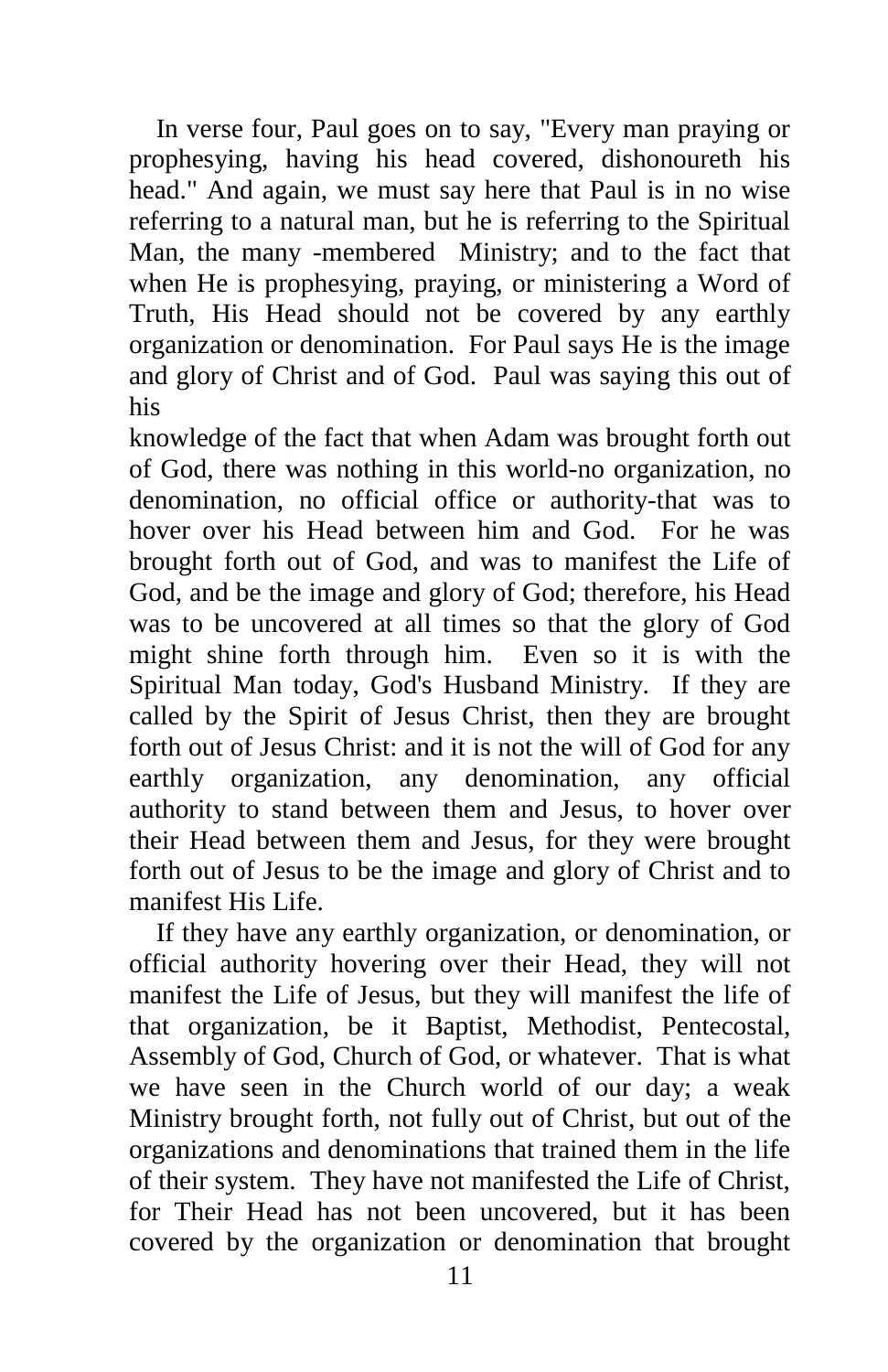them forth. Therefore, they have not been a true covering for the Woman Congregation, who has often been praying or prophesying and not being under the covering of Her True Husband Ministry; and as a

result has come under the covering of false angels of light which is why we have seen so much falsehood in the Church of Jesus Christ of our day.

 In verse six, Paul goes on to say, "For if the woman be not covered, let her also be shorn: but if it be a shame for a woman to be shorn or shaven; let her be covered." While ministering in Africa, I have sometimes seen women whose heads were shorn or shaven; there is no object more ridiculous looking than a woman whose head is shorn or shaven and who is no longer under the covering of the crown of glory that God gave her, her hair. For those who walk in the maturity of God, and in the deeper wisdom and knowledge of the things of the Spirit that God has brought forth in this hour, there is nothing more ridiculous looking than a Church Congregation, a Spiritual Woman that is trying to go forward in the things of God without being under the covering of a plural, Spiritual Husband Ministry that God has raised up and Anointed to cover Her. Time and time again, we have seen such a Congregation come under the covering of false angels of light, that tore them and ripped them; divided them and led them out into dead end streets that, for a little while, they were quite sure were great leadings of God; but then found they only led to disappointment, sorrow, misery, and suffering.

 Those who have come to maturity, and wisdom, and understanding of the deeper things of the Spirit have come to know that any Church Congregation, or Woman Church, that feels qualified to move forward in the things of the Spirit of God, as Eve did long ago, without being under the covering of Her Husband Ministry and that seeks to tell Her Husband Ministry, as Eve did long ago—concerning the things of the Spirit instead of being in subjection to their judgment, will be shorn; Her Head will be shaven; and soon She will find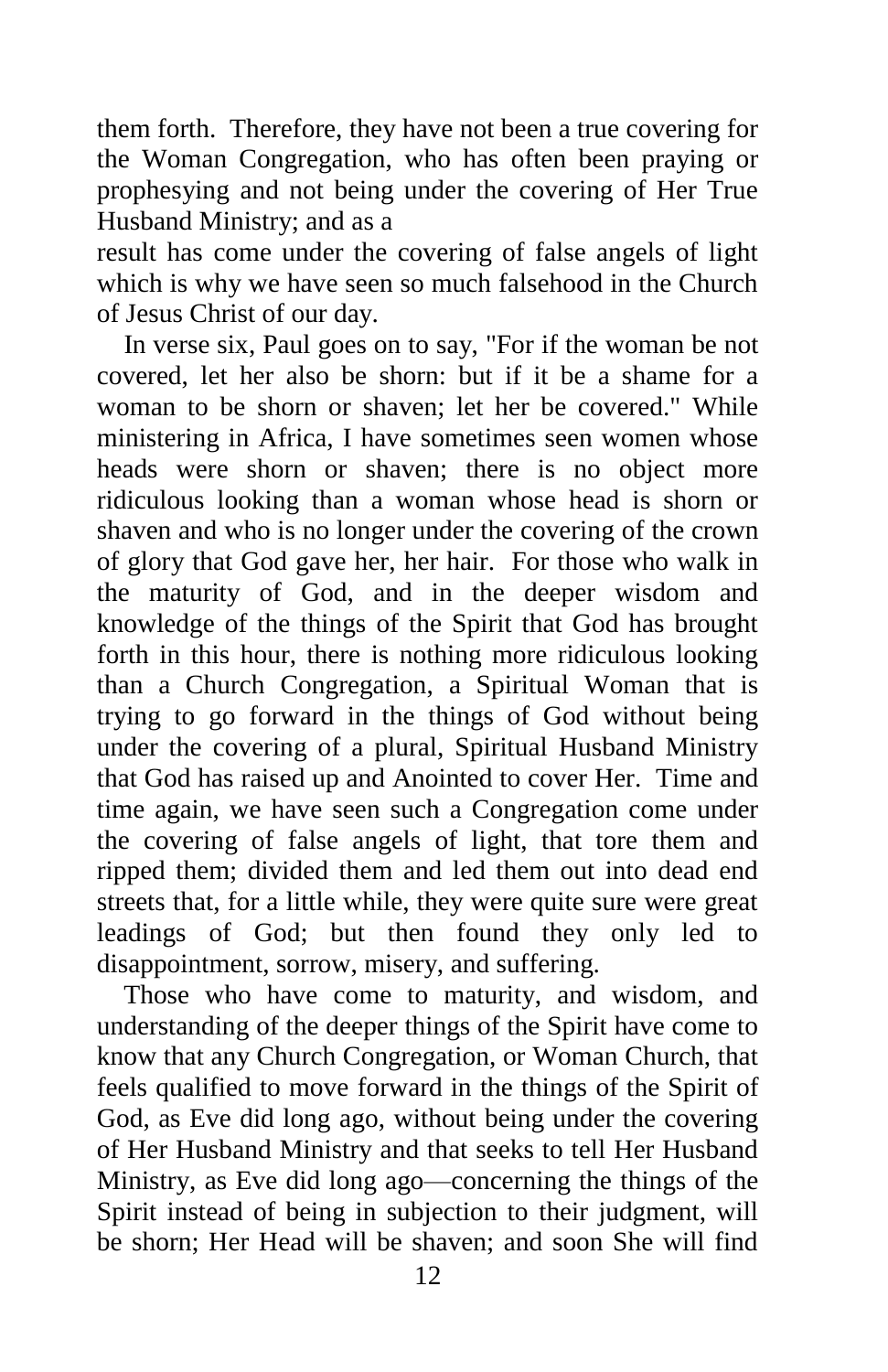Herself with no covering at all and subject to coming under the covering of false angels of light. The one thing that I have noted, as I have seen women in Africa whose heads were shorn or shaven, was that it was very hard to distinguish them from a man.

 The Word of God says a woman's hair is her crown of glory which, for those who understand the mysteries of God, means it is a symbol of the Woman, the Church, being crowned by the covering and the greater Anointing of Her Husband Ministry; Who, as Adam did, has communion and contact with God, and therefore, is the covering by which the Glory of the Life of God is brought forth to Her and propagated through Her into the world. God gave a woman her hair to symbolize the great Truth that, though she is not the source and fountain from which the Life of God springs forth in the earth, as the man is; nevertheless, through being under the covering of her husband ministry, she is the channel through which that Life of God, which comes from man, is propagated and propelled forth into the earth. Her hair is given to distinguish her from the man and to signify that she has a distinct ministry unto God of her own, completely distinct from the man's ministry.

 The Spiritual Man with His Head uncovered is to be the glory and image of God, and the very fountain from which the Life of God springs forth into the earth; that is His ministry unto God. But the woman, under the covering of Her hair, the covering of the greater Anointing of Her Husband Ministry, has the unique, distinct ministry of being the channel through which the Life that is in that Man is brought forth, and poured forth into the earth. Therefore, God never intended that her head should be shorn, or shaven in the natural and He never intended for the Bride Congregation to seek to do the Husband Ministry's work, or to look like the Husband Ministry, or to be like the Man: but to be under the covering of His Spiritual hair, under the covering of the Anointing of Her Husband Ministry so that the unique calling and ministry that She has unto God, to be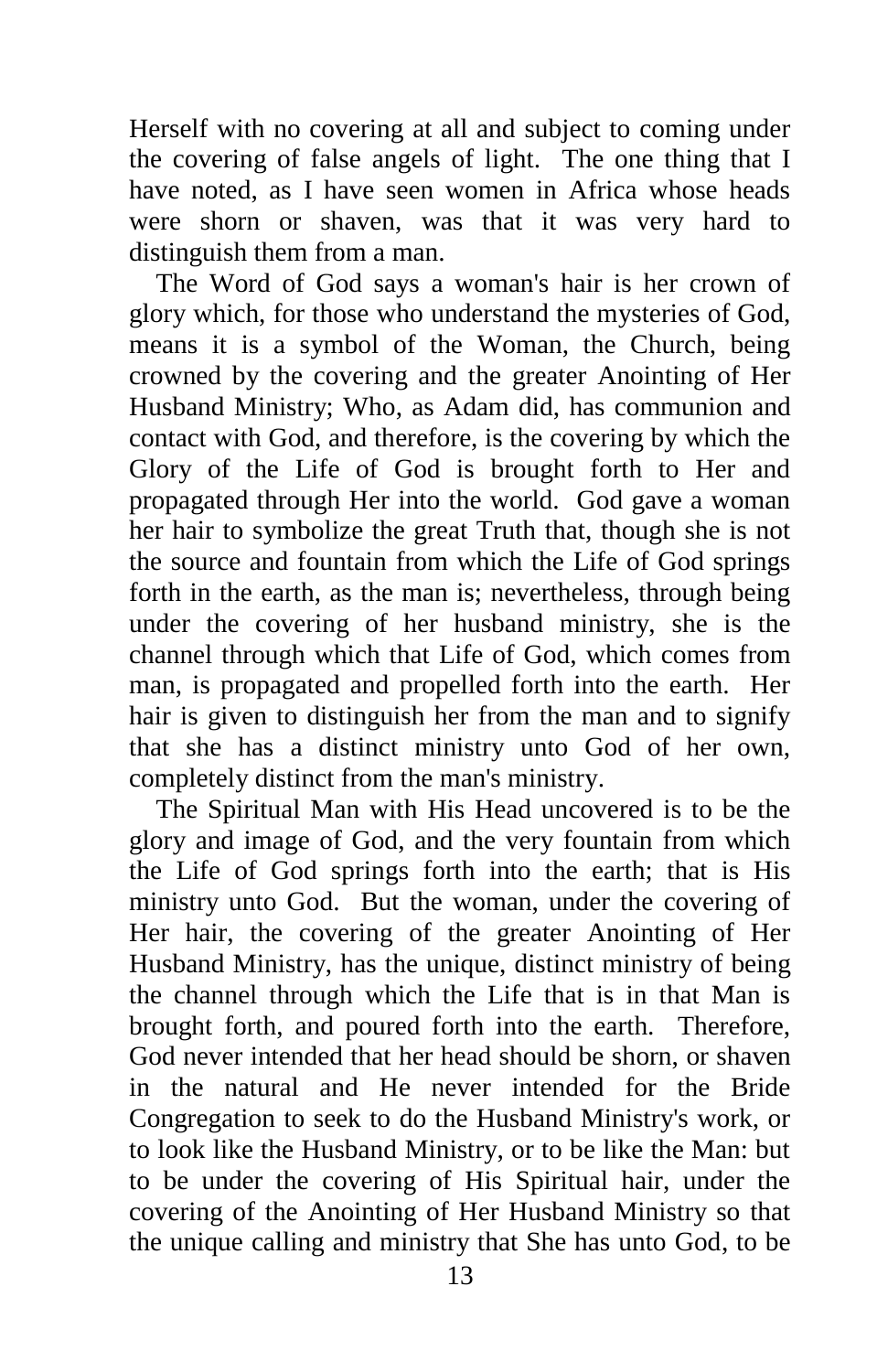the channel through which the Life of the Man is propagated in the earth is always made manifest

 Thus the Apostle Paul says in I Corinthians11:11-12, "Nevertheless neither is the man without the woman, neither the woman without the man, in the Lord. For as the woman is of the man, even so is the man also by the woman; but all things of God." With this statement, Paul reveals the unique place and calling and ministry both of Man and of Woman. Again I remind you, I am not speaking of a natural man and woman, but like Paul, we have left them behind, crucified on the cross of Calvary. We are speaking, as Paul does here, of the Bride Congregation and the Spiritual Man. When Paul says, "Neither is the man without the woman, neither the woman without the man, in the Lord," he means that though the Man, being brought forth out of Christ and out of God, is the source and fountain of the Life of God in the earth, without the Woman as the channel through which to propagate that Life into the world, He could not fulfill His calling and ministry in the Lord. And the Woman, though She is given the glorious privilege of being the channel through which the Life of God that springs forth out of the Man, the Husband Ministry, is channeled out into the world; without the Man, Her Husband to whom alone, and through whom alone, God is going to bring forth His life into the world - to receive Life from, She could not be the channel which births the Manchild and propagates the Life of God into the world.

 Therefore, it is so true, the Woman is not without the Man, in the Lord, and the Man is not without the Woman but as Paul says in verse twelve, the Woman is of the Man. Just as Eve was of Adam, so the Woman Congregation in our world today has come out of the Husband Ministry, being literally birthed by the Husband Ministry, for there is no congregation that has ever been brought into being that was not brought into being through the Husband Ministry.

And so, the Woman is of the Man, but the Man is of God. For, just as Adam long ago came out of God, but Eve came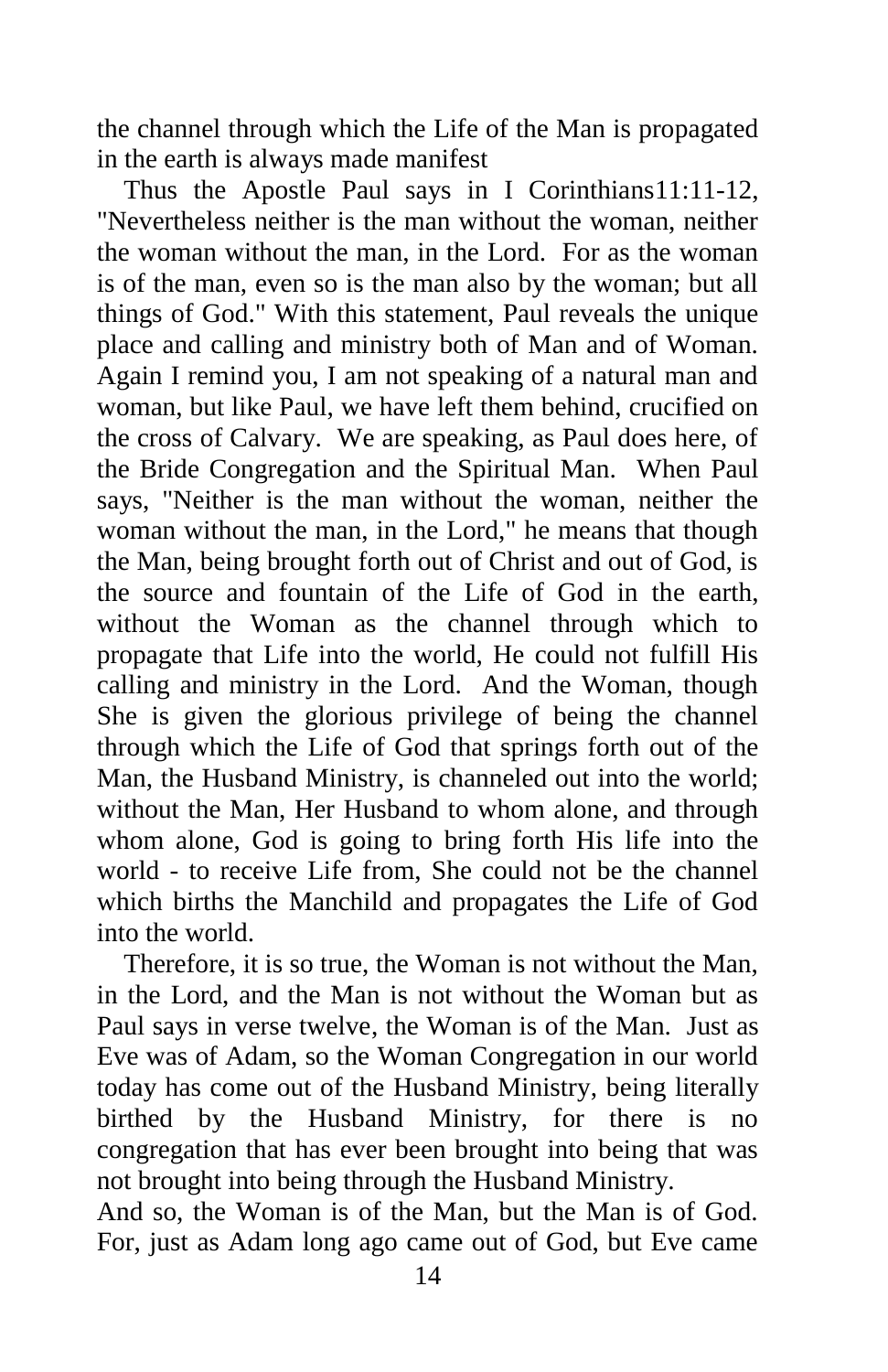out of Adam, the Husband Ministry in the age that we live in was birthed and brought into being by the Spirit of Christ; and came out of Christ, and therefore out of God; it follows that the Man is of God. But Paul goes on to say that the Manchild who propagates the Life that springs forth from the Man into the world is by the Woman; thus signifying that though She is of the Man, the Manchild that is born of Her union is propagated into the world through Her, and therefore, She is the channel by which the Life of the Man is propelled and propagated into the earth. Paul concludes that all things are of God, for the Manchild comes through the Woman; the Woman comes out of the Man; the Man comes out of God. Hence we find that all things are of God.

 Furthermore, we find, according to verse three of 1 Corinthians 11 that when we lay aside the traditions of the past and honestly face what it says, though God is the Head, Source and Fountain of all Life, nevertheless the Woman, the Scripture reveals, has two sub-Heads over Her through which She will ultimately grow up into God- Christ and the Man. For no one can deny that there are three Heads mentioned in verse three of 1 Corinthians 11: "The Head of the Woman is the Man, One head; the Head of the Man is Christ, two Heads; and the Head of Christ if God, three Heads.

 God grant that each one of us can come to that humility where the Spirit of God can show us where we are in this great Order; if we are in the Woman, let us submit ourselves to our Head- the Ministry, not that they might rule over us, but that we might receive the ministration of Life- our womanly characteristics- and be brought forth in the Man, ourselves. Then, as the Man let us submit ourselves to our Head Christ, that we might lose even the lesser characteristics that the Husband Ministry has, and grow up to that hour, in these last days, when we will be ready to go forth as manifested Sons of God having taken on the Life of our Head, Christ. Finally in that state, as Jesus did long ago, when He was here, let us submit ourselves to our Head, the